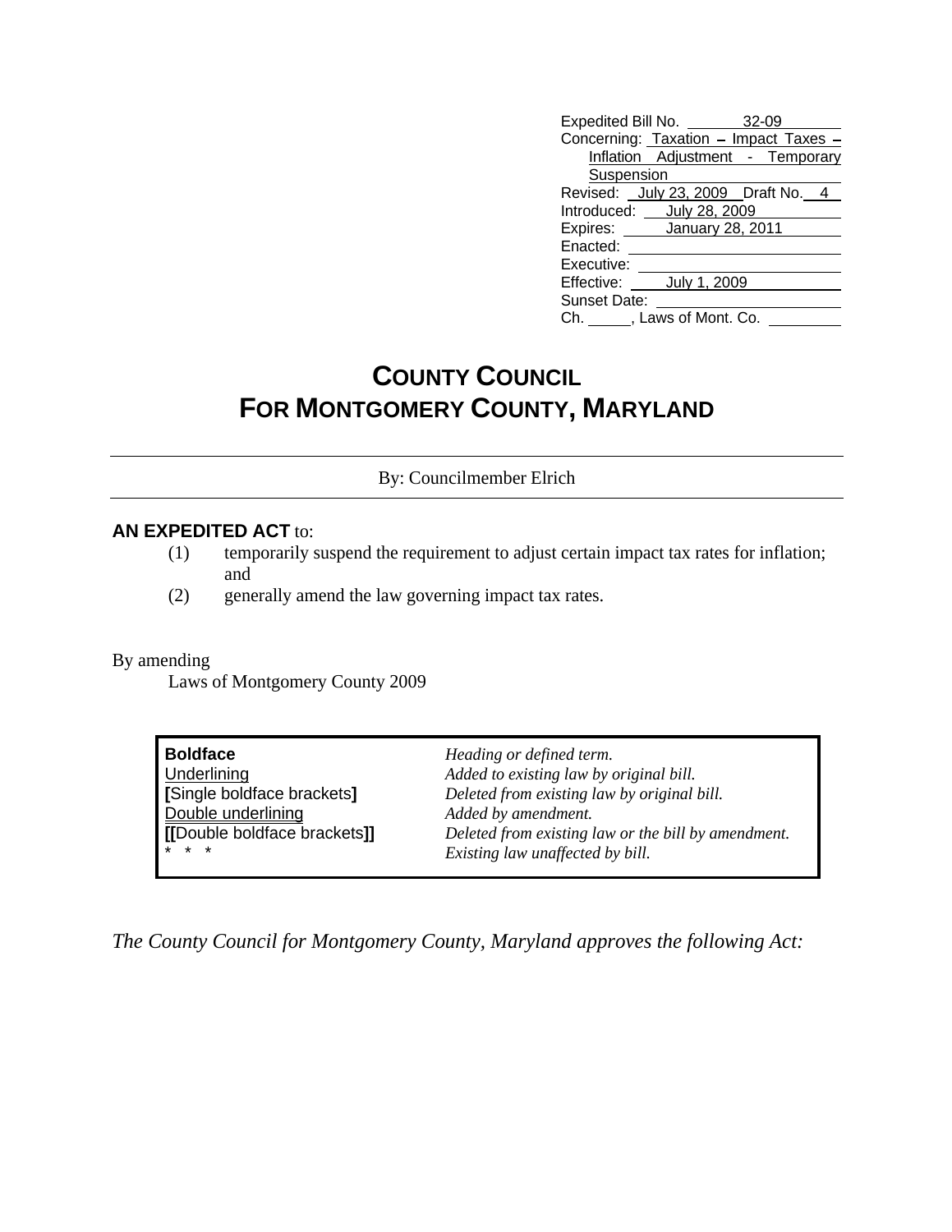|                 |               |                   | The Laws of Montgomery County 2009 are amended as follows:                               |
|-----------------|---------------|-------------------|------------------------------------------------------------------------------------------|
| $\overline{2}$  |               | Sec. 1.           | <b>Temporary Suspension of Impact Tax Rate Adjustments.</b>                              |
| $\mathfrak{Z}$  |               |                   | Notwithstanding any provision of County Code Section 52-57(f) or 52-90(f) to             |
| $\overline{4}$  | the contrary: |                   |                                                                                          |
| $5\overline{)}$ |               | $\left( a\right)$ | the Director of Finance must not adjust the rates of the development                     |
| 6               |               |                   | impact taxes for transportation or public school improvements to reflect                 |
| $7\phantom{.0}$ |               |                   | inflation in construction costs, effective July 1, 2009;                                 |
| 8               |               | (b)               | any impact tax rate adjustment that was published in 2009 as required                    |
| 9               |               |                   | by either Section $52-57(f)$ or $52-90(f)$ must not take effect as scheduled             |
| 10              |               |                   | on July 1, 2009; and                                                                     |
| 11              |               | (c)               | any tax rate adjustment that is scheduled to take effect on July 1, 2011,                |
| 12              |               |                   | must reflect the annual average increase or decrease in a published                      |
| 13              |               |                   | construction cost index specified by regulation for the 4 full calendar                  |
| 14              |               |                   | years immediately preceding July 1, 2011, except to the extent the                       |
| 15              |               |                   | underlying rates have been modified by any amendment to Chapter 52                       |
| 16              |               |                   | which takes effect after July 1, 2009.                                                   |
| 17              |               | Sec. 2.           | <b>Expedited Effective Date; Applicability.</b>                                          |
| 18              |               |                   | The Council declares that this legislation is necessary for the immediate                |
|                 |               |                   | 19 protection of the public interest. This Act takes effect as of July 1, 2009. This Act |
|                 |               |                   | 20 applies only to the impact tax rate adjustment that was scheduled to take effect on   |
|                 |               |                   | 21 July 1, 2009 and the impact tax rate adjustment scheduled to take effect on July 1,   |
|                 |               |                   | 22 2011, as required by County Code Sections 52-57(f) and 52-90(f).                      |
|                 | 23 Approved:  |                   |                                                                                          |
| 24              |               |                   |                                                                                          |
|                 |               |                   |                                                                                          |